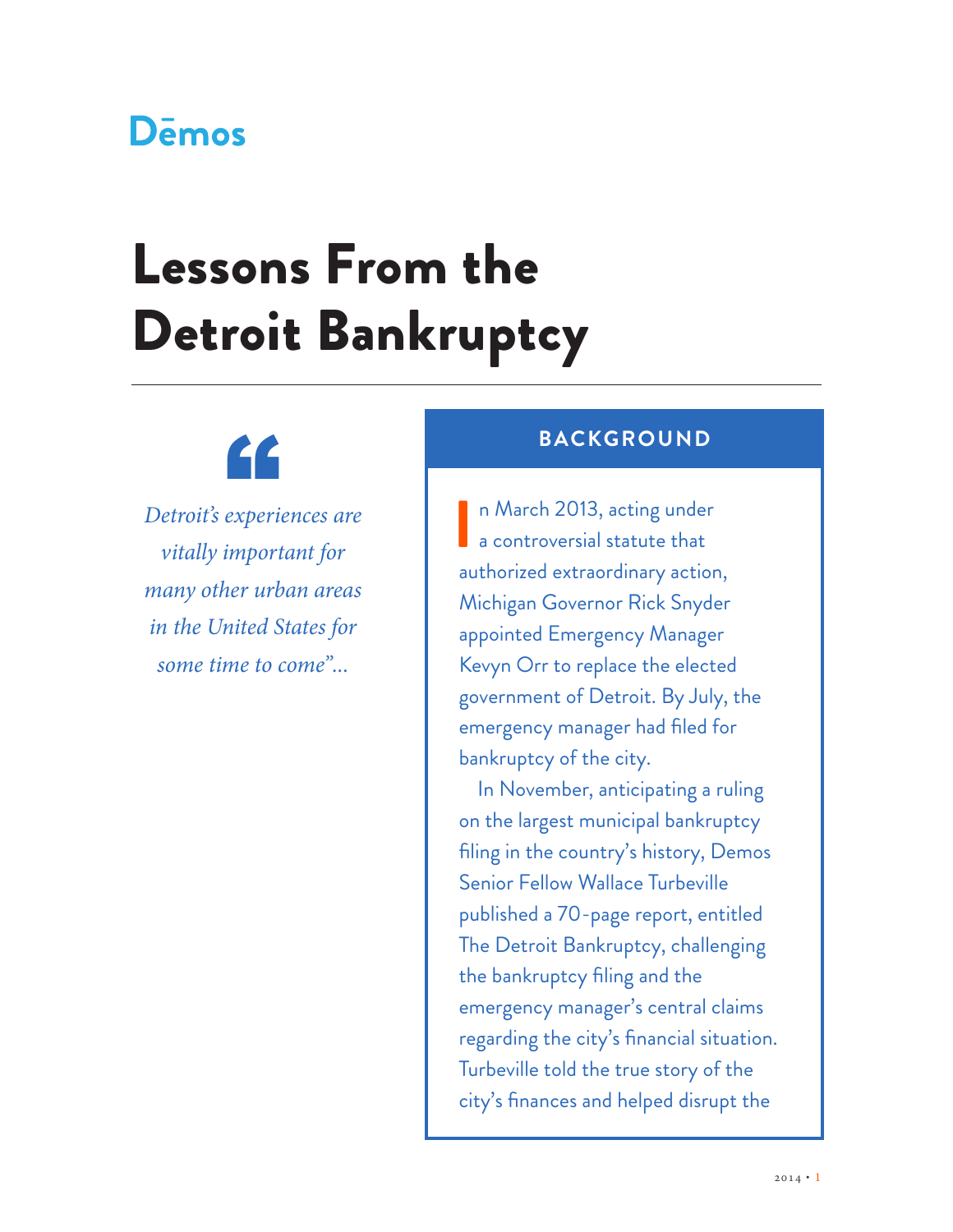perception that the public sector and the relatively modest pay, pensions, and benefits of municipal workers are to blame for the crisis. The report amounted to the first substantial critique, from an expert perspective, of the emergency manager's appointed mission to take the city through bankruptcy.

Recently, the bankruptcy case shifted in a big way. In December, the [judge rejected a settlement](http://www.demos.org/press-release/demos-applauds-judge-rhodes%E2%80%99-decision-reject-detroit%E2%80%99s-proposal-exit-swaps-deal) made prior to the bankruptcy proceedings by the emergency manager and two banks to resolve a complex financial deal dating back to 2005. This challenge was one of the key recommendations in Turbeville's report. The banks were forced back to the table. Then, in February, the emergency manager reversed course completely and filed a lawsuit challenging the validity of the original 2005 deal. Again, [this very challenge was recommended](http://www.demos.org/blog/2/4/14/something-big-just-happened-detroits-bankruptcy-case)  [in detail by Turbeville in his report](http://www.demos.org/blog/2/4/14/something-big-just-happened-detroits-bankruptcy-case). Finally, in April, the bankruptcy court dramatically reduced the amount the city would pay big banks by hundreds of millions of dollars (\$85 million down from \$230 million), thus freeing up much needed cash to invest back into Detroit.

To date, court proceedings are unresolved as controversies rage on. Every hearing requires the presence of dozens of lawyers representing banks, insurance companies, vendors, retired city workers, citizen groups and the city. Detroit is paying more than \$10 million per month on bankruptcy expenses, mostly legal and advisory fees, and the current target for a final resolution is October 2014. If the direct expenses of the bankruptcy continue at the current rate, if this target schedule is met, the city will have incurred around \$170 million in costs. The indirect costs, in terms of damage to the already weakened economy of Detroit, are undoubtedly more.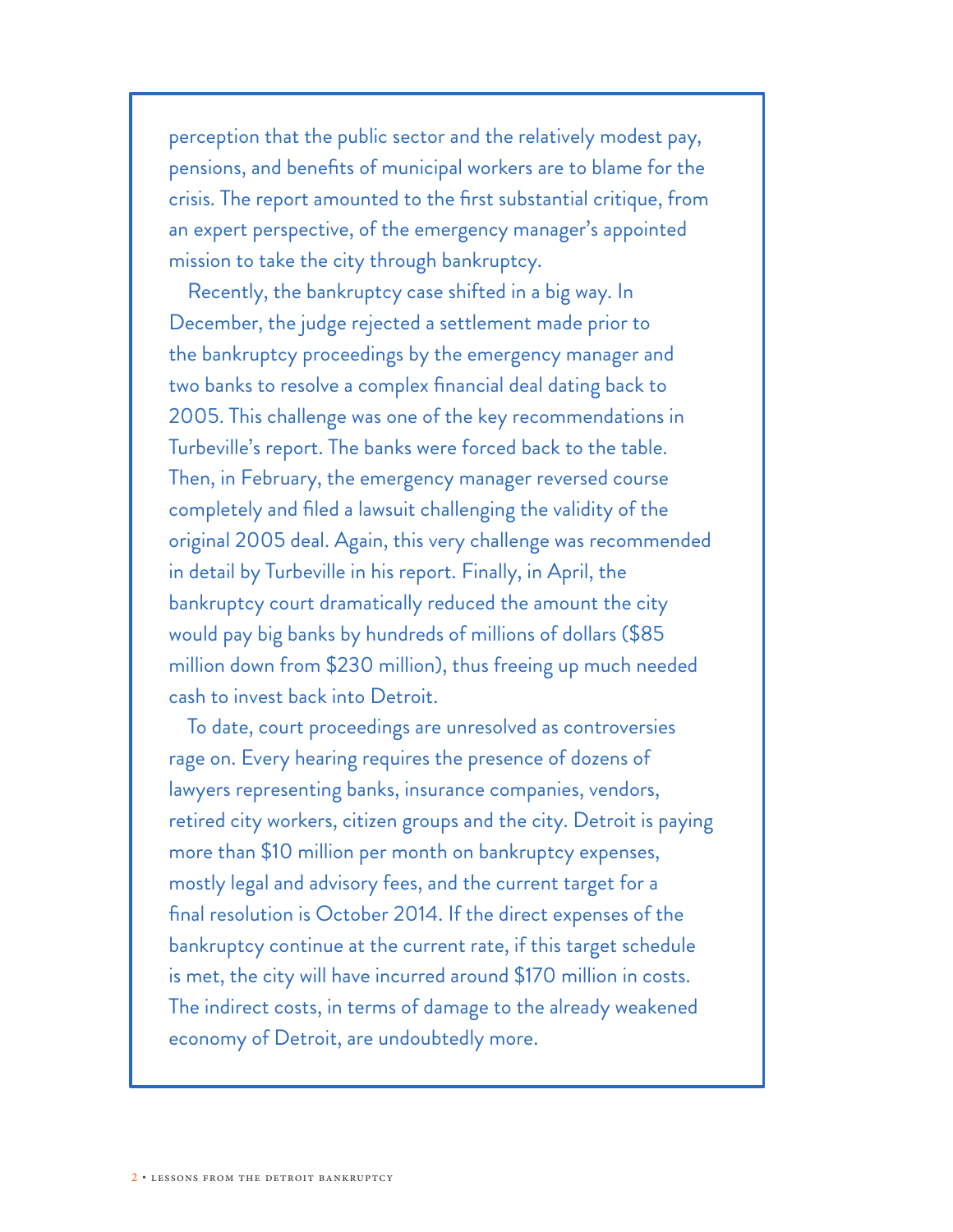t is true that the city of Detroit's circumstances are unique and, in some ways, extraordinary. Detroit's economy has been weak for decades and its population has declined from 1.8 million in 1950 to 700,000 in 2010, leavi t is true that the city of Detroit's circumstances are unique and, in some ways, extraordinary. Detroit's economy has been weak for decades and its population has declined from 1.8 million in 1950 to 700,000 in 2010, leaving a city suffered under poor leadership, specifically the administration of Kwame Kilpatrick who resigned in 2008 after 12 years in office, and is now serving 24 years in the penitentiary for corruption. The Great Recession was extraordinarily devastating for Detroit, which has experienced massive numbers of foreclosures and tremendous housing blight.

Nonetheless, Detroit's experiences are vitally important for many other urban areas in the United States for some time to come. The effects of the Great Recession on city and state governments have been delayed and will linger for years. The following lessons describe some of the factors that can be useful as cities work their way through the fiscal difficulties that will dominate their immediate futures.

### **The Detroit experience is likely to be echoed for many cities. It presages a number of important issues that will be the center of discussion for any given city, including:**

- Are the city's fiscal woes a spending problem or a revenue problem?
- What does an unfunded pension liability mean and what is the best way to remedy it?
- What is the effect of existing financial deals, including derivatives, on the current circumstances of the city and its prospects?
- Have economic development transactions delivered what they promised and will future transactions help with the solutions, or is it all just crony capitalism?

These issues are discussed briefly in the Detroit context below.

#### **Basic Message: Spending vs Revenue**

In the city of Detroit, the emergency manager was able to create the perception that the city's travails were a consequence of spending and poor management rather than a decline of revenue sources. This messaging was in his interest in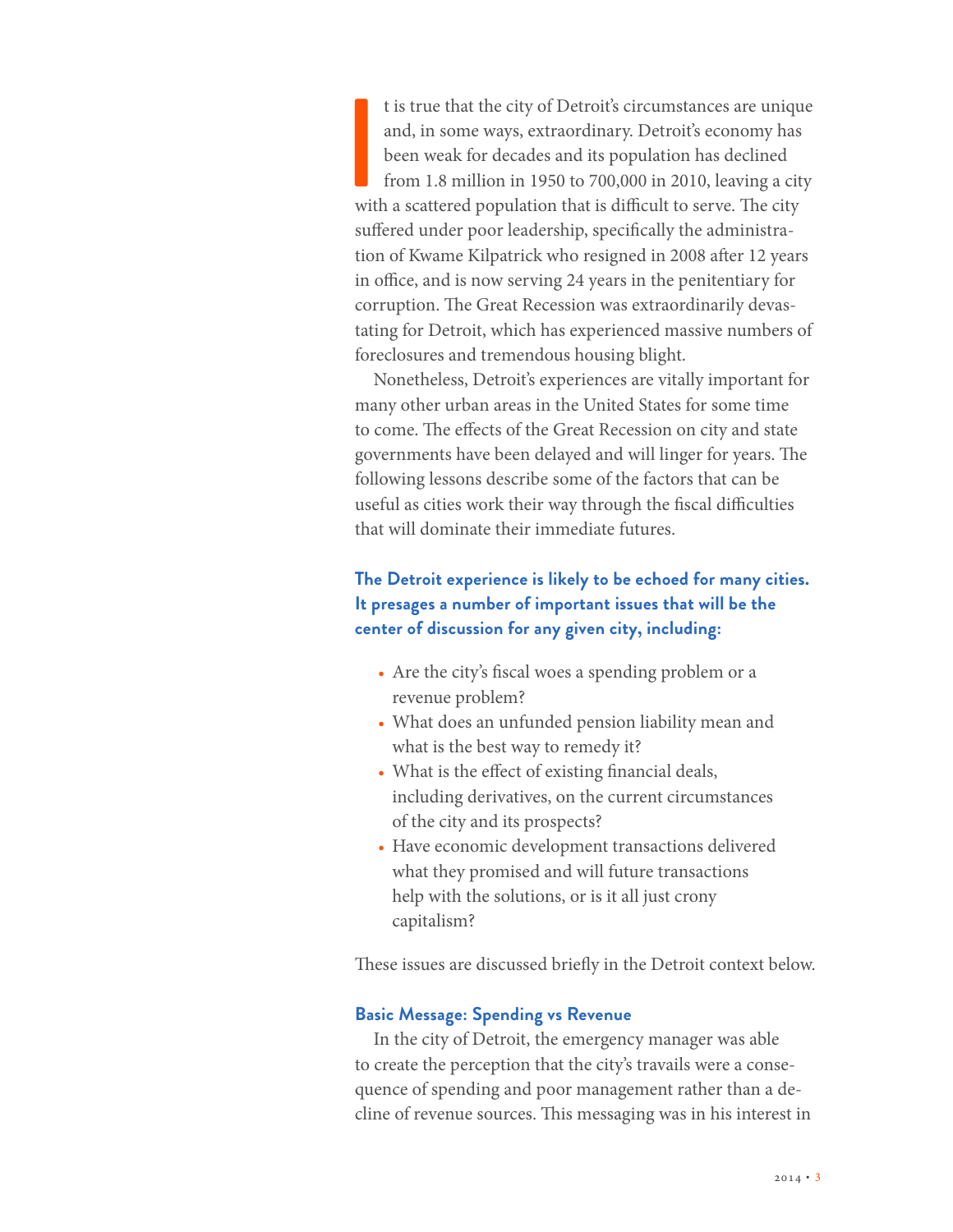that it enhanced the legitimacy of his position, but it is also reflective of the likely discourse between cities experiencing fiscal difficulties and their state governments. This is heightened by the political and ideological divisions between state and city administrations.

The consequences of the Great Recession are extraordinarily dire for many municipalities. Their tax bases are primarily dependent on real estate (ad valorem property taxes), consumption (sales taxes) and income of urban residents (income taxes).

The effect on real estate taxes has been delayed and will linger because revaluation is a slow process. Declining property values have taken time to work their way through the system and any recovery will be reflected on a delayed basis.

Sales taxes suffer from the same thing that has hampered the entire economy, namely that there has been a de-linkage of corporate profits, reflected in GDP and the stock market, and family incomes important to consumption. Urban incomes have been particularly affected. Similarly, urban incomes have been slower to recover than ex-urban incomes. The highest income cohorts are more likely to live in the suburbs.

This is multiplied by the increasing practice of relying on revenue sharing from the state and transfers from the federal government. Austerity at the federal level and budget squeezes at the state level mean that cities are likely to suffer disproportionately. They are simply at the lowest end of the governmental food chain. Detroit, in particular, was damaged by a substantial reduction in State revenue sharing that kicked in fully in the year preceding its bankruptcy.

These factors were the proximate cause of the Detroit bankruptcy and they are problems for many local governments. The revenue impact of general economic conditions is multiplied because municipal budgets are inflexible. Cash demands for things like debt payments are fixed, and these can make up a large percentage of the budget. Public safety and education are high priorities and they are largely the responsibility of municipalities. Detroit cut its operating budget by 40% in the Great Recession (reducing services to dangerously low levels), but operations were only half of its cast demands meaning that the overall cash demand and was insufficient to make up for the greater than 20% decline in revenue.

#### **Misinterpreted Pension Obligation Numbers**

One of the first things that the Detroit emergency manager did was to frame the issue of the city's pension fund obligations.

The fund trustees had calculated the unfunded obligations at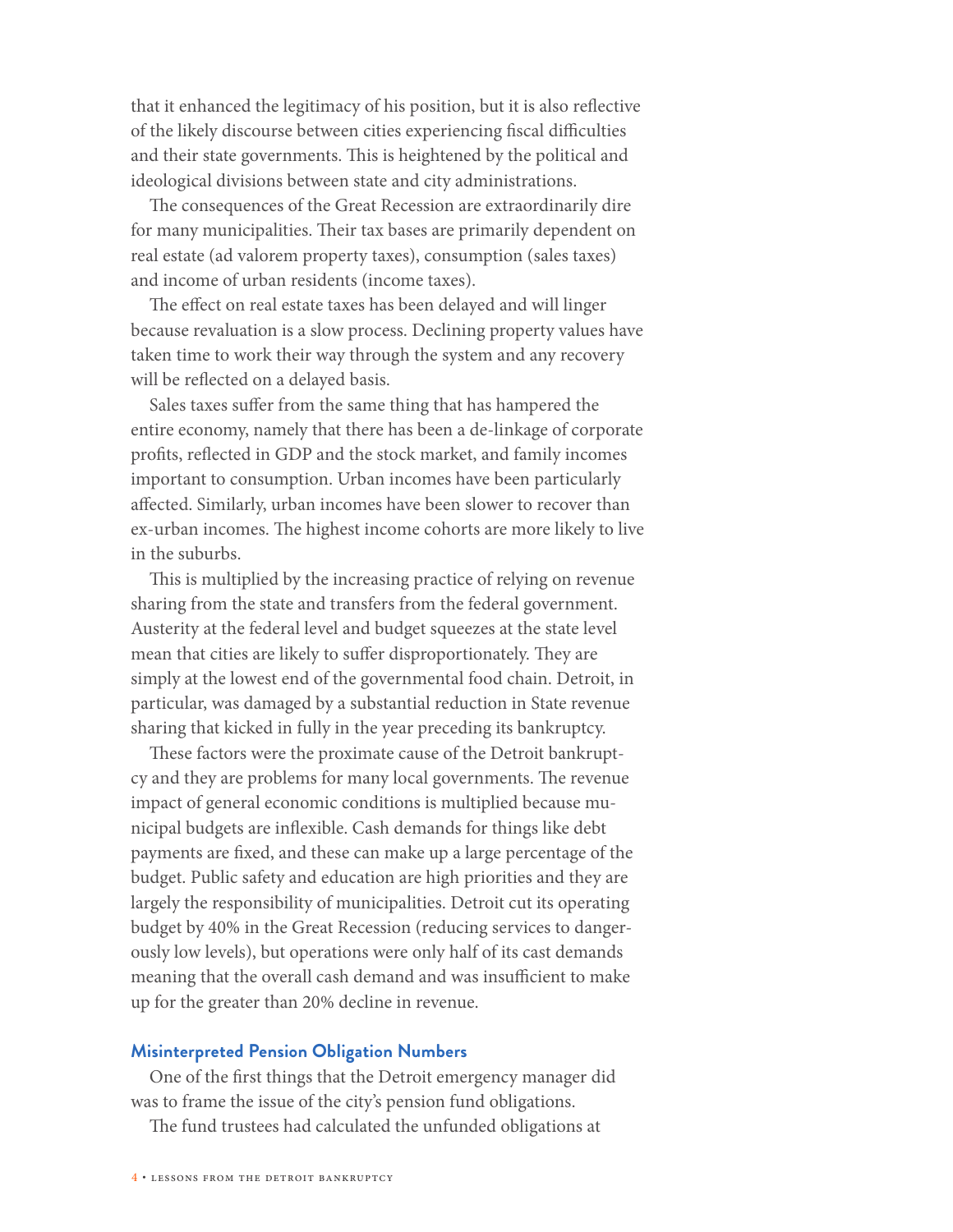around \$800 million using aggressive (in the sense of reducing the number) but not unprecedented assumptions. The emergency manager had the number recalculated using far more conservative (and in fact non-standard in terms of common practice) assumptions. He published a figure of \$3.5 billion and this became the number used in public discourse. The emergency manager also included this number in lists of city debt obligations suggesting that it was comparable to the principal amount of bonds outstanding.

This illustrates a continuing problem of public understanding of unfunded pension liabilities. The obligation to fund future pension payments to employees is real and must be taken very seriously. But it is simply not immediate and the ultimate amount is very uncertain.

If a city's fiscal position is stressed, it can forego a planned contribution to a pension fund in order to achieve some relief. It is said that this is the same as borrowing at a high interest rate, but that is far too simplistic. It is somewhere in between a borrowing and the deferral of an infrastructure project that could improve the economic health of the city in amounts that are uncertain.

If one wants to discipline a city to make payments into the retirement funds responsibly, the unfunded amount will be presented as large and certain for public consumption. This can easily slip into policy debate suggesting that pension benefits are unfairly high for public workers. In fact, the issue of fairness has to be assessed in the context of the comprehensive public employee compensation. This discussion can easily lead to poor policy decisions because of misinformation and bias based on a desired outcome.

#### **Complex and Risky Financial Transactions**

Many municipalities have entered into complex financial transactions that were poorly understood at inception and carry embedded risks that can be realized at times of fiscal stress. This is precisely what happened in Detroit. It had entered into hundreds of millions of dollars of extremely long term interest rate swaps that were subject to immediate termination as the credit of the city deteriorated. Termination required immediate payment of all projected profits that would be earned by the city's bank counterparties had the swaps not been terminated, common swap termination requirement. The problem was that payment of these projected profits in a lump sum would make the cash flow position of the city completely untenable.

While derivatives such as interest rate swaps are common and